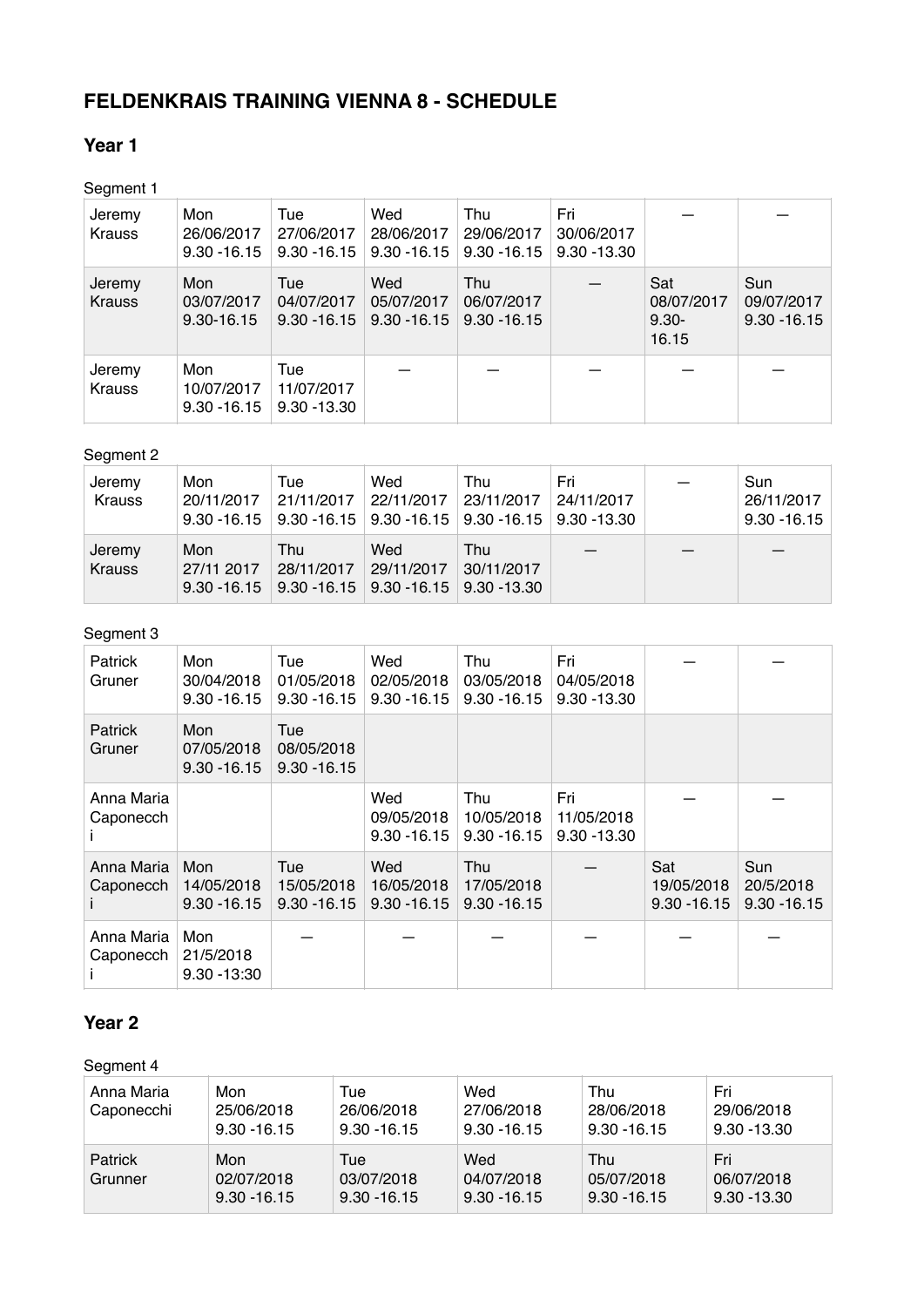| Patrick | Mon            | Tue            | Wed            | Thu           | Fri         |
|---------|----------------|----------------|----------------|---------------|-------------|
| Grunner | 09/07/2018     | 10/07/2018     | 11/07/2018     | 12/07/2018    | 13/07/2018  |
|         | $9.30 - 16.15$ | $9.30 - 16.15$ | $9.30 - 16.15$ | ' 9.30 -16.15 | 9.30 -13.30 |

#### Segment 5

| Jeremy<br><b>Krauss</b> | Mon<br>19/11/2018<br>$9.30 - 16.15$ | Tue<br>20/11/2018<br>$9.30 - 16.15$ | Wed<br>21/11/2018<br>$9.30 - 16.15$ | Thu<br>22/11/2018<br>$9.30 - 16.15$ | Fri<br>23/11/2018<br>$9.30 - 13.30$ |
|-------------------------|-------------------------------------|-------------------------------------|-------------------------------------|-------------------------------------|-------------------------------------|
| Jeremy<br><b>Krauss</b> | Mon<br>26/11/2018<br>$9.30 - 16.15$ | Tue<br>27/11/2018<br>$9.30 - 16.15$ | Wed<br>28/11/2018<br>$9.30 - 16.15$ | Thu<br>29/11/2018<br>$9.30 - 16.15$ | Fri<br>30/11/2018<br>$9.30 - 13.30$ |

### Segment 6

| Thomas<br>Farnbacher | Mon<br>04/02/2019<br>$9.30 - 16.15$ | Tue<br>05/02/2019<br>$9.30 - 16.15$ | Wed<br>06/02/2019<br>$9.30 - 16.15$ | Thu<br>07/02/2019<br>$9.30 - 16.15$ | Fri<br>08/02/2019<br>$9.30 - 13.30$ |
|----------------------|-------------------------------------|-------------------------------------|-------------------------------------|-------------------------------------|-------------------------------------|
| Thomas<br>Farnbacher | Mon<br>11/02/2019<br>$9.30 - 16.15$ | Tue<br>12/02/2019<br>$9.30 - 16.15$ | Wed<br>13/02/2019<br>$9.30 - 16.15$ | Thu<br>14/02/2019<br>$9.30 - 16.15$ | Fri<br>15/02/2019<br>$9.30 - 13.30$ |
| Thomas<br>Farnbacher | Mon<br>18/02/2019<br>$9.30 - 16.15$ | Tue<br>19/02/2019<br>$9.30 - 16.15$ | Wed<br>20/02/2019<br>$9.30 - 16.15$ | Thu<br>21/02/2019<br>$9.30 - 16.15$ | Fri<br>22/02/2019<br>$9.30 - 13.30$ |

## **Year 3**

## Segment 7

| Paris<br>Kern | Mon<br>24/06/2019<br>$9.30 - 16.15$ | Tue<br>25/06/2019<br>$9.30 - 16.15$ | Wed<br>26/06/2019<br>$9.30 - 16.15$ | Thu<br>27/06/2019<br>$9.30 - 16.15$ | Fri<br>28/06/2019<br>$9.30 - 13.30$ |
|---------------|-------------------------------------|-------------------------------------|-------------------------------------|-------------------------------------|-------------------------------------|
| Paris<br>Kern | Mon<br>01/07/2019<br>$9.30 - 16.15$ | Tue<br>02/07/2019<br>$9.30 - 16.15$ | Wed<br>03/07/2019<br>$9.30 - 16.15$ | Thu<br>04/07/2019<br>$9.30 - 16.15$ | Fri<br>05/07/2019<br>$9.30 - 13.30$ |
| Paris<br>Kern | Mon<br>08/07/2019<br>$9.30 - 16.15$ | Tue<br>09/07/2019<br>$9.30 - 16.15$ | Wed<br>10/07/2019<br>$9.30 - 16.15$ | Thu<br>11/07/2019<br>$9.30 - 16.15$ | Fri<br>12/07/2019<br>$9.30 - 13.30$ |

#### Segment 8

| Jeremy<br><b>Krauss</b> | Mon<br>18/11/2019<br>$9.30 - 16.15$ | Tue<br>19/11/2019<br>$9.30 - 16.15$ | Wed<br>20/11/2019<br>$9.30 - 16.15$ | Thu<br>21/11/2019<br>$9.30 - 16.15$ | Fri<br>22/11/2019<br>$9.30 - 13.30$ |
|-------------------------|-------------------------------------|-------------------------------------|-------------------------------------|-------------------------------------|-------------------------------------|
| Jeremy<br><b>Krauss</b> | Mon<br>25/11/2019<br>$9.30 - 16.15$ | Tue<br>26/11/2019<br>$9.30 - 16.15$ | Wed<br>27/11/2019<br>$9.30 - 16.15$ | Thu<br>28/11/2019<br>$9.30 - 16.15$ | Fri<br>29/11/2019<br>$9.30 - 13.30$ |

## Segment 9

| Jeremy        | Mon            | Tue            | Wed            | Thu           | Fri         |
|---------------|----------------|----------------|----------------|---------------|-------------|
| <b>Krauss</b> | 03/02/2020     | 04/02/2020     | 05/02/2020     | 06/02/2020    | 07/02/2020  |
|               | $9.30 - 16.15$ | $9.30 - 16.15$ | $9.30 - 16.15$ | ່ 9.30 -16.15 | 9.30 -13.30 |